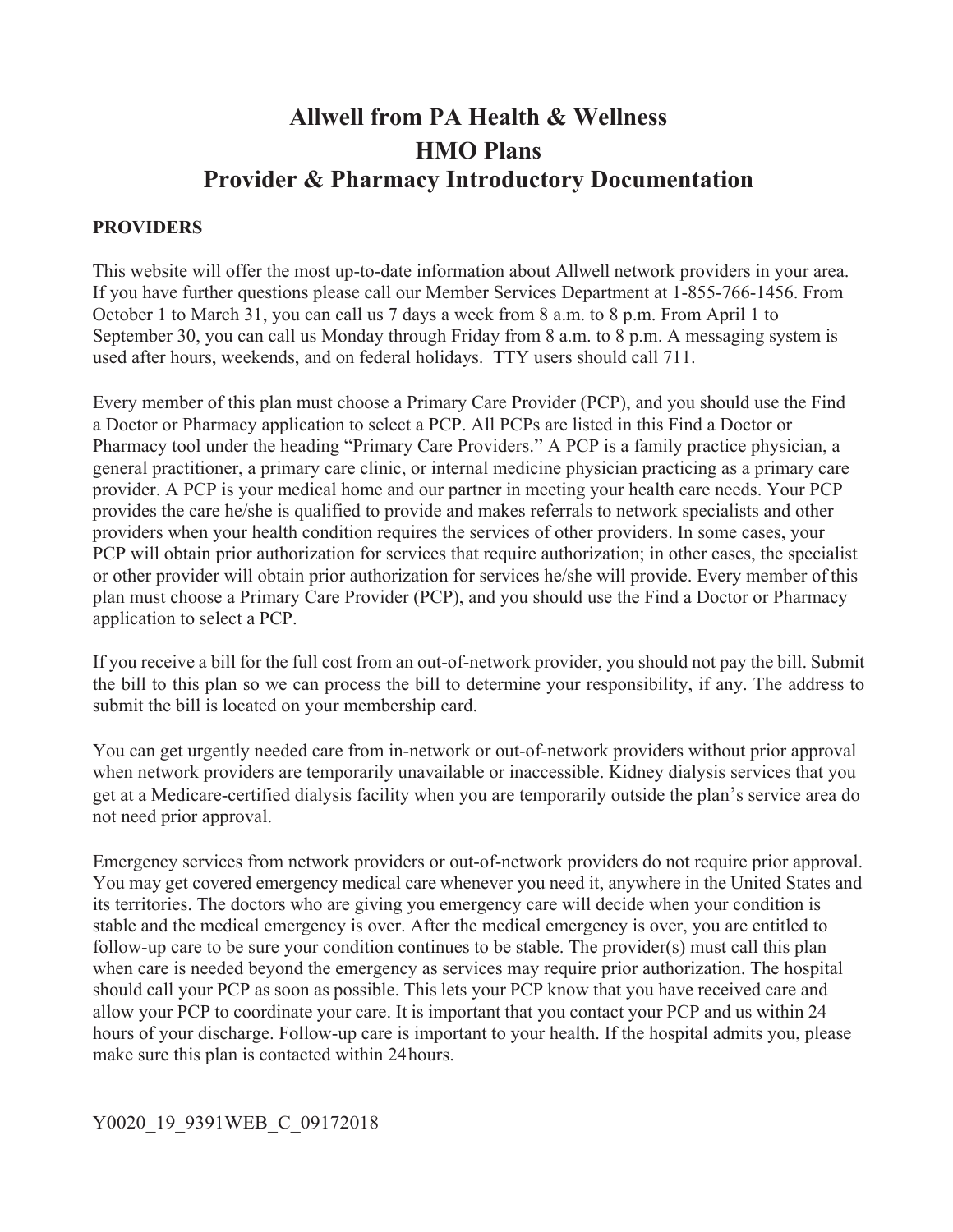## **What is the service area for Allwell from PA Health & Wellness?**

The counties in our service area are listed below.

**Allwell Medicare:** Allegheny, Armstrong, Beaver, Bedford, Berks, Blair, Bradford, Bucks, Butler, Cambria, Cameron, Centre, Chester, Clarion, Clearfield, Crawford, Cumberland, Dauphin, Delaware, Elk, Erie, Fayette, Forest, Fulton, Greene, Huntingdon, Indiana, Jefferson, Juniata, Lackawanna, Lancaster, Lawrence, Lebanon, Lycoming, McKean, Mercer, Mifflin, Montgomery, Perry, Philadelphia, Potter, Snyder, Somerset, Sullivan, Susquehanna, Tioga, Union, Venango, Warren, Washington, Wayne, Westmoreland, and Wyoming

## **How do you find Allwell from PA Health & Wellness providers in your area?**

The Find a Doctor or Pharmacy application is organized by provider type, county, and city. Look for the type of provider first (for example, PCP, cardiologist, etc.), then look for your county and city to find a provider close to your home.

If you have questions about Allwell or require assistance in selecting a PCP, please call our Member Services Department at 1-855-766-1456. From October 1 to March 31, you can call us 7 days a week from 8 a.m. to 8 p.m. From April 1 to September 30, you can call us Monday through Friday from 8 a.m. to 8 p.m. A messaging system is used after hours, weekends, and on federal holidays. TTY users should call 711.

### **PHARMACY**

To get a complete description of your prescription coverage, including how to fill your prescriptions, please review the *Evidence of Coverage* and Allwell's formulary.

We call the pharmacies on this list our "network pharmacies" because we have made arrangements with them to provide prescription drugs to Plan members. In most cases, your prescriptions are covered under Allwell only if they are filled at a network pharmacy or through our mail order pharmacy service. Once you go to one pharmacy, you are not required to continue going to the same pharmacy to fill your prescription but can switch to any other of our network pharmacies. We will fill prescriptions at nonnetwork pharmacies under certain circumstances as described in our *Evidence of Coverage*.

The website will offer the most up-to-date list of pharmacies. You may also call Member Services for updated Pharmacy information.

You can get prescription drugs shipped to your home through our network mail order delivery service. For more information, please contact us at the number below.

For information on more pharmacies in our plan network, please call our Member Services Department at 1-855-766-1456. From October 1 to March 31, you can call us 7 days a week from 8 a.m. to 8 p.m. From April 1 to September 30, you can call us Monday through Friday from 8 a.m. to 8 p.m. A messaging system is used after hours, weekends, and on federal holidays. TTY users should call 711.